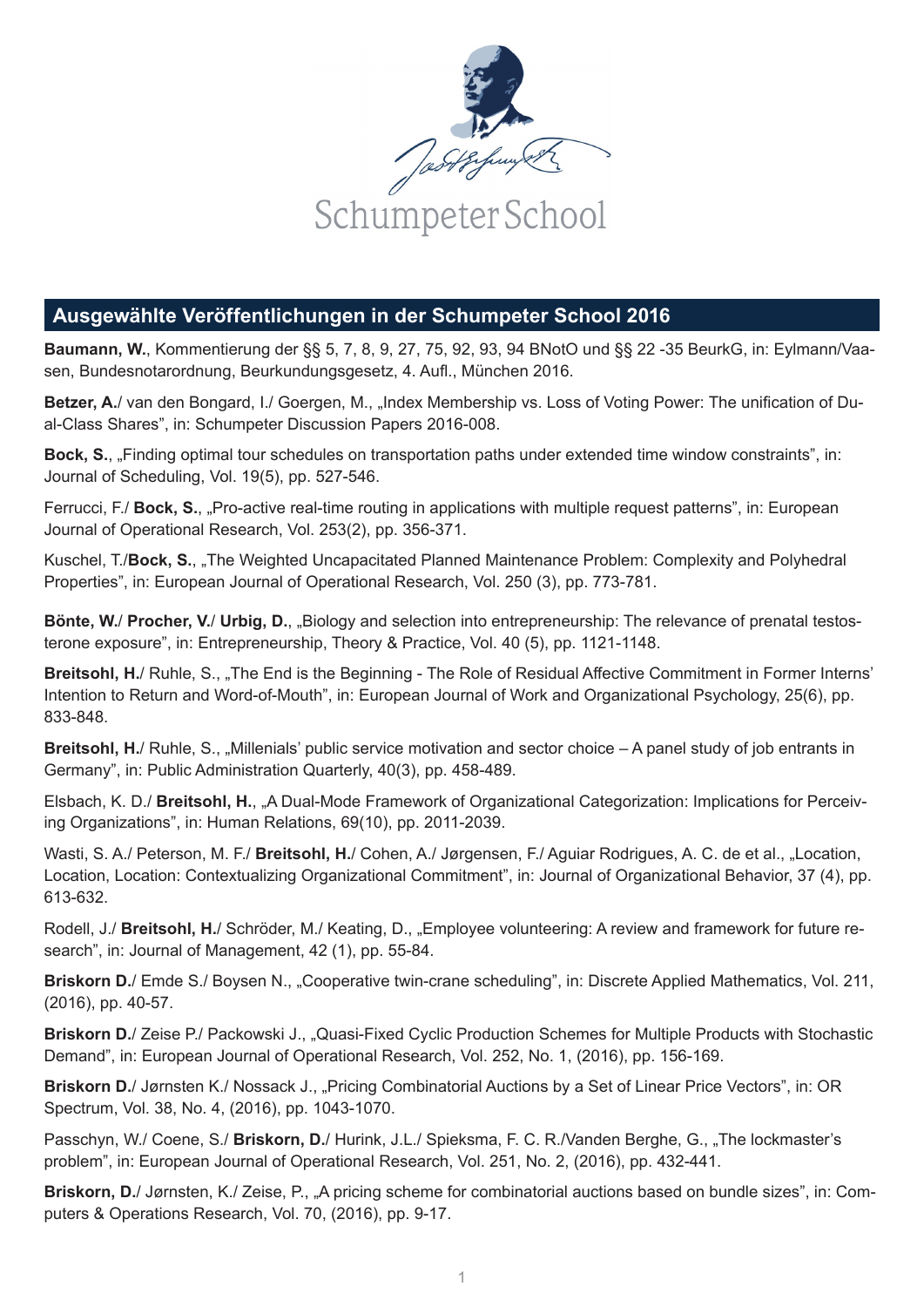Fliedner, M./ **Briskorn, D.**/ Boysen, N., "Vehicle scheduling under the warehouse-on-wheels policy", in: Discrete Applied Mathematics, Vol. 205, (2016), pp. 52-61.

Fırat, M./ **Briskorn, D.**/ Laugier, A., "A branch-and-price algorithm for stable workforce assignments with hierarchical skills", in: European Journal of Operational Research, Vol. 251, No. 2, (2016), pp. 676-685.

**Briskorn, D.**/ Angeloudis, P., "Scheduling co-operating stacking cranes with predetermined container sequences", in: Discrete Applied Mathematics, Vol. 201, (2016), pp. 70-85.

Boysen, N./ **Briskorn, D.**/ Emde, S., "Just-in-Time vehicle scheduling with capacity constraints", in: IIE Transactions, Vol. 48, No. 2, (2016), pp. 134-145.

Passchyn, W./ Briskorn, D./ Spieksma, F. C. R., "Mathematical Programming Models for Lock Scheduling with an Emission Objective", in: European Journal of Operational Research, Vol. 248, No. 3, (2016), pp. 802-814.

**Briskorn, D.**, Mit-Herausgeber von: Journals of Scheduling, Asia-Pacific Journal of Operational Research, International Abstracts in Operations Research und Gasteditor eines Special Issue zu "Rail Terminal Operations", in: OR Spectrum.

Boywitz D./ Boysen N./ **Briskorn D.**, "Resequencing with parallel queues to minimize the maximum number of items in the overflow area", in: Naval Research Logistics, Vol. 63, No. 5, (2016), pp. 401-415.

Bruns, D., "Die Entstehung von Markenliebe: Eine qualitative und quantitative Studienreihe zur Analyse des Entstehungsprozesses von Markenliebesbeziehungen", Dissertation, Bergische Universität Wuppertal 2016.

**Crasselt, N.**/ Heitmann, C./ Maier, B., "Krankenhaus-Controlling-Studie 2016 – Benchmarking ist ein facettenreiches Thema", in: Health & Care Management, 7. Jg. (2016), Heft 11, S. 36-39.

**Crasselt, N.**/ **Lohmann, C.**, "Considering real options in short-term decision-making", in: Journal of Management Control, Vol. 27 (2016), pp. 351-369.

**Crasselt, N.**/ Heitmann, C./ Maier, B., "Detailanalyse: Verrechnung von Kosten und Erlösen - Ergebnisse aus der Krankenhauscontrolling-Studie 2015", in: KU - Gesundheitsmanagement, Special "Controlling", März 2016, S. 5-7.

**Crasselt, N.**/ **Lohmann C.**, "Considering real options in short-term decision making", in: Journal of Management Control 27 (4), 2016, pp. 351-369.

Geng, Y./ Wei, Y-M./ **Fischedick, M**., "Recent trend of industrial emissions in developing countries", in: Special Issue, Applied Energy (2016).

Lunz, B./ Stöcker, P/ **Fischedick, M**. et al., "Scenario-based comparative assessment of potential future electricity systems - A new methodological approach using Germany in 2050 as an example", in: Applied Energy 171 (2016), pp. 555-580.

Mathy, S./ Criqui, P./ Knoop, K./ Fischedick, M./ Samadi, S., "Uncertainty management and the dynamic adjustment of deep decarbonization pathway", in: Climate Policy, Volume 16, Supplement 1, 2016, Special Issue: The Deep Decarbonization Pathways Project: Insights and Emerging Issues.

**Fischedick, M.**/ Thomas, S./ Kopatz, M., "Ökoroutine als Triebfeder der Energiewende", in: Energiewirtschaftliche Tagesfragen 66 (2016) Heft 12, S. 42-45.

**Frambach, H., "The Congress of Vienna in contemporary economic and political literature and in historiography",** Marburg 2016 (hrsg. zus. mit Backhaus, J. G./ Chaloupek, G.).

Frambach, H., "Der dritte Weg der Päpste. Die Wirtschaftsideen des Vatikans", Konstanz und München 2016 (mit Eissrich, D.).

**Frambach, H., ... History of economic thought in the early 19th century: How the state of knowledge influenced the** German representatives at the Congress of Vienna", in: Backhaus, J. G./ Chaloupek, G./ Frambach, H. (eds.), 2016.

**Frambach, H., "Concerning the forms and nature of national debt. The example of modernizing the Prussian finan**cial system after the peace of Tilsit", in: Backhaus, J. G./ Chaloupek, G./ Frambach, H. (eds.), 2016.

Backhaus, G./ Chaloupek, G./ **Frambach, H.** (eds.), "The Congress of Vienna in contemporary economic and political literature and in historiography", in: European Crisis – the Case of the "Kingdom of Westphalia", Marburg 2016, pp. 193-210.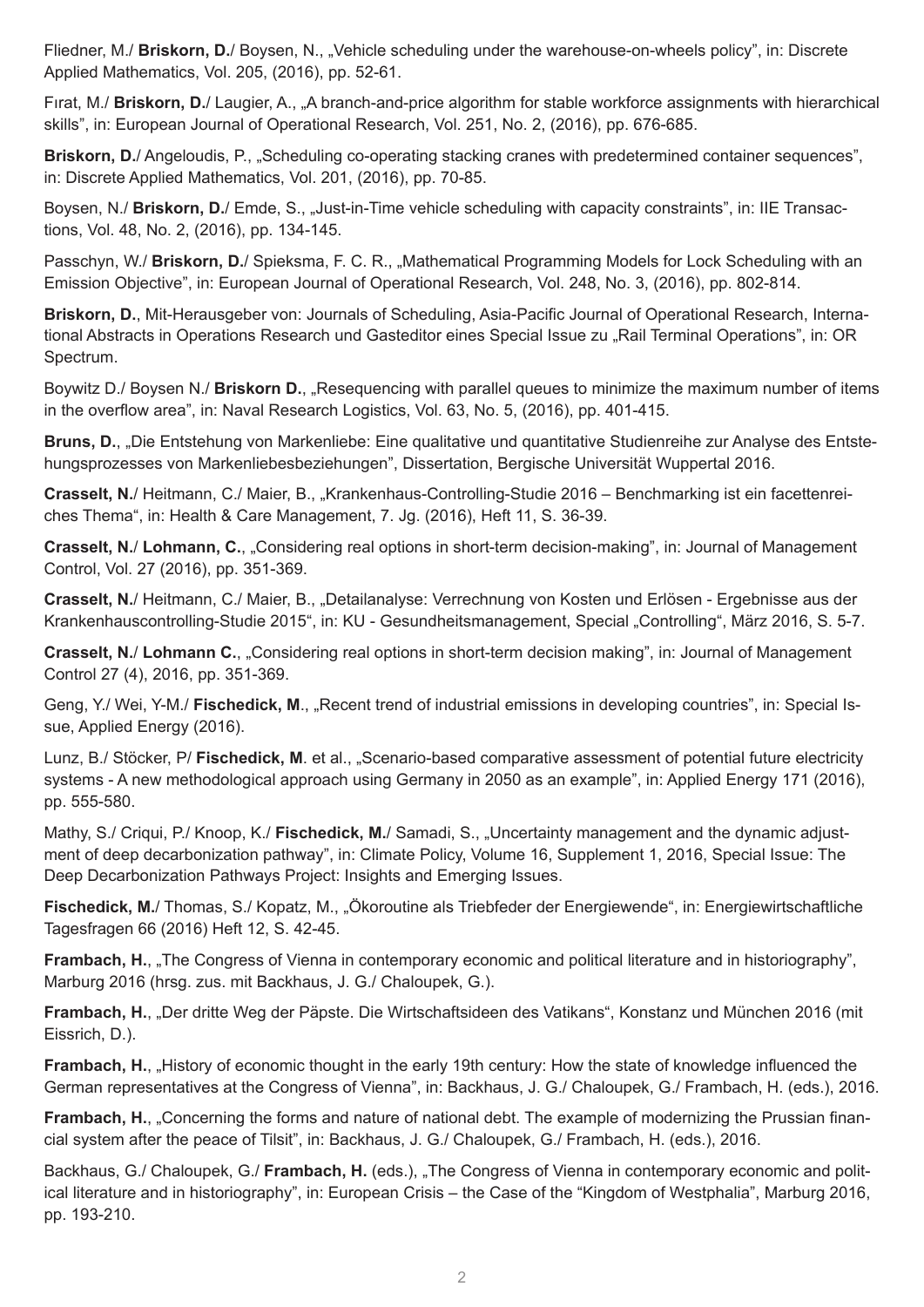**Garnefeld, I.**/ Grötschel, A., "Incentives for Writing Online Reviews - Differential Effects on Likelihood and Valence", in: Proceedings of SERVSIG 2016 Conference, Maastricht, The Netherlands.

Grötschel, A./ **Garnefeld, I.**, "Incentives for Writing Online Reviews - Differential Effects on Likelihood and Valence", in: Proceedings of the 45th European Marketing Academy Conference 2016 (EMAC), Oslo, Norway.

**Garnefeld, I.**/ Wies, J./ Tax, S. S., "Can Good News Become Bad News? Potential Negative Effects of Successful Service Recovery", in: Proceedings of the AMA Winter Marketing Educators' Conference 2016, Las Vegas, USA.

**Hammes, M.**, "Psychische Beanspruchung in der Arbeit. Theoretische Begründung, ökonomische Messung und praxisnahe Anwendung", Beiträge zur Arbeitspsychologie. Herausgegeben von Pierre Sachse und Eberhard Ulich. Lengerich: Pabst Science Publisher.

Farrenkopf. F./ Mertens, H./ **Hammes, M.**/ **Wieland, R.**, "Leistungsfähigkeitspotentialindex: LFP-I", in: Corporate Health Jahrbuch 2016, Betriebliches Gesundheitsmanagement in Deutschland, S. 72-76.

**Jürges, H.**, "Causal inference from observational data", in: Community Dentistry and Oral Epidemiology 2016, (mit Listl, S./ Watt, R. G.), doi: 10.1111/cdoe.12231.

**Jürges, H.**, "Financial incentives, timing of births, and infant health: a closer look into the delivery room", European Journal of Health Economics 2016. doi: 10.1007/s10198-016-0766-5

**Jüßen, F.**, "Estimating labor supply elasticties with joint borrowing constraints of couples", in: IZA Working Paper 10267, (mit Bredemeier, C./ Gravert, J.), October 2016.

**Kemper, T.**, "Zur schulstatistischen Erfassung der Bildungsbeteiligung von Flüchtlingen und Asylbewerbern", in: Sonderpädagogische Förderung heute, Jg. 61, H. 2, S. 194-204.

**Kemper, T.**, "Potentiale und Limitationen der schulstatistischen Indikatoren 'Ausländische Schüler' sowie 'Schüler mit Migrationshintergrund'", in: Groot-Wilken, B./ Isaac, K./ Schräpler, J.-P. (Hrsg.): Sozialindices für Schulen – Hintergründe, Methoden und Anwendung.

**Kemper, T.**, Beiträge zur Schulentwicklung, Münster/New York: Waxmann, S. 185-216.

Weishaupt, H./ **Kemper, T.**, "Stellenzuweisung über einen Sozialindex – Alternativen zu den bislang in Nordrhein-Westfalen verwendeten Indikatoren", in: SchulVerwaltung NRW, Jg. 27, H. 12, S. 341-343.

**Kemper, T.**/ Weishaupt, H., "Schülerinnen und Schüler mit Migrationshintergrund in NRW – Ergebnisse des Zensus 2011", in: SchulVerwaltung NRW, Jg. 27, H. 7/8, S. 218-221.

**Kemper, T.**, "Zur landesspezifischen Erfassung des Migrationshintergrunds in der Schulstatistik – (k)ein gemeinsamer Nenner in Sicht?", in: Schumpeter Discussion Papers, Nr. 2016-001, Bergische Universität Wuppertal.

Rose, O./ Mennemann, H./ John, C./ Lautenschläger, M./ Mertens-Keller, D./ Richling, K./ Waltering, I./ Hamacher, S./ Felsch, M./ Herich, L./ Czarnecki, K./ Schaffert, C./ Jaehde, U./ Köberlein-Neu, J., "Priority Setting and Influential Factors on Acceptance of Pharmaceutical Recommendations in Collaborative Medication Reviews in an Ambulatory Care Setting - Analysis of a Cluster Randomized Controlled Trial (WestGem-Study)", in: PLoS One 2016, Vol. 11.

Winkller, Y./ Beifus, K./ **Köberlein-Neu, J.**, "Verwendung der Delphi-Methode zur Feststellung von Anforderungen an vernetzte, professions- und organisationsübergreifende Kommunikation in Versorgungsnetzen", in: Pflegewissenschaft 2016, Vol. 18, S. 192-200.

Voigt, K./ Gottschall, M./ **Köberlein-Neu, J.**/ Schübel, J./ Quint, N./ Bergmann, A., "Why do family doctors prescribe potentially inappropriate medication to elderly patients?", in: BMC Fam. Pract 2016 , Vol. 17.

Köberlein-Neu, J./ Mennemann, H./ Hamacher, S./ Waltering, I./ Jaehde, U./ Schaffert, C. et al., "Interprofessional Medication Management in Patients With Multiple Morbidities", in: Dtsch Arztebl Int 2016, Vol. 113, pp. 741-8.

Münch, C./ Gottschall, M./ Hübsch, G./ **Köberlein-Neu, J**./ Schübel, J./ Bergmann, A./ Voigt, K., "Qualität der hausärztlichen Diagnosedokumentation in Patientenakten – Eine Analyse am Beispiel von Schilddrüsenerkrankungen", in: Z Evid Fortbild Qual Gesundhwes 2016, Vol. 115-116, S. 56-62.

**Köberlein-Neu J.**, "Grundlagen der Evaluation von E-Health", In: Müller-Mielitz S./Lux T. [Hrsg.], "E-Health Ökonomie", Wiesbaden, S. 791-845.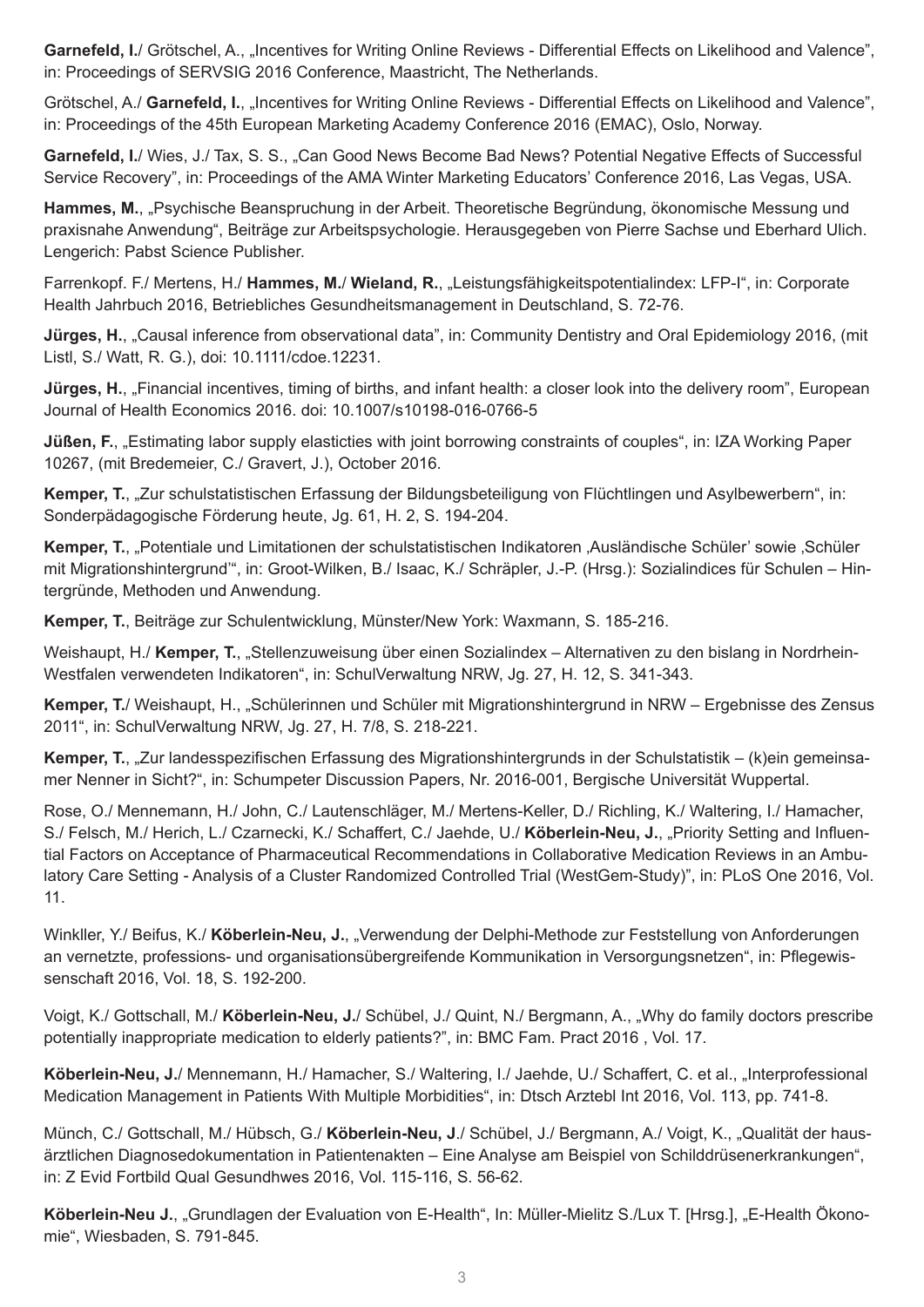**Langner, T. Bruns, D.** Fischer, A. Rossiter, J. R., "Falling in love with brands: a dynamic analysis of the origins and trajectories of brand love", in: Marketing Letters, 27(1), pp. 15-26.

Bruhn, M./ Esch, F.-R./ **Langner, T.** (Hrsg.), "Handbuch Strategische Kommunikation. Grundlagen – Innovative Ansätze – Praktische Umsetzungen", Band 1, 2. Auflage, Wiesbaden 2016.

Bruhn, M./ Esch, F.-R./ Langner, T. (Hrsg.), "Handbuch Instrumente der Kommunikation. Grundlagen – Innovative Ansätze – Praktische Umsetzungen", Band 2, 2. Auflage, Wiesbaden 2016.

Esch, F.-R./ **Langner, T.**/ Bruhn, M. (Hrsg.), "Handbuch Controlling der Kommunikation. Grundlagen – Innovative Ansätze – Praktische Umsetzungen", Band 4, 2. Auflage, Wiesbaden 2016.

Langner, T./ Esch, F.-R./ Kühn, J., "Bedeutung der Produktverpackung für die Marketingkommunikation", in: Bruhn, M./ Esch, F.-R./ Langner, T. (Hrsg.), "Handbuch Instrumente der Kommunikation. Grundlagen – Innovative Ansätze – Praktische Umsetzungen", Band 2, 2. Auflage, Wiesbaden 2016, S. 141-164.

**Langner, T.**/ Fadl, N./ Brune, P., "Werbeblindheit im Internet erfolgreich überwinden", in: Langner, T./ Esch, F.-R./ Bruhn, M. (Hrsg.), "Handbuch Sozialtechniken der Kommunikation. Grundlagen – Innovative Ansätze – Praktische Umsetzungen", DOI 10.1007/978-3-658-05262-1\_6-1.

Fischer, A./ Langner, T., "Motorische Markenhandlungen in der Marketingkommunikation effektiv nutzen", in: Langner, T./ Esch, F.-R./ Bruhn, M. (Hrsg.), "Handbuch Sozialtechniken der Kommunikation. Grundlagen – Innovative Ansätze – Praktische Umsetzungen", DOI 10.1007/978-3-658-05262-1\_14-1.

**Langner, T.**/ Christ. M./ Fischer, A./ Bruns, D., "Markenliebe", in: Posselt, E. (Hrsg.), "Marke neu denken. Paradigmenwechsel in der Markenführung", Wiesbaden 2016, S. 84-95.

Brune, P./ Langner, T./ Fischer, A., "When it's time to rhyme: The moderating role of exposure modality on memory for rhyming and non-rhyming brand slogans", in: Proceedings of the 15th ICORIA, Ljubljana, Slovenia.

**Lohmann C.**/ Lankes A., "Mehrfachmandatsträger im Board of Directors. Überblick über die empirischen Wirkungen und Implikationen für die Besetzung des Vorstandes und des Aufsichtsrates", in: Zeitschrift für Corporate Governance 11 (4), 2016, S. 149-153.

**Lohmann C.**/ Arnst M., "Theoretische Überlegungen zur Bestimmung von konzerninternen Zinssätzen beim Cash Pooling. Einfluss der konzerninternen Zinssätze auf die Entstehung und Allokation des Zinsertrages", in: WiSt - Wirtschaftswissenschaftliches Studium 45 (9), 2016, S. 468-473.

**Makles, A.**/ **Schneider, K.**, "Extracurricular Educational Programs and School Readiness: Evidence from a Quasi-Experiment with Preschool Children", in: *CESifo Working Paper No. 5778, 2016*.

**Makles, A.**/ **Schneider, K.**, "Extracurricular Educational Programs and School Readiness: Evidence from a Quasi-Experiment with Preschool Children", in: Empirical Economics 2016, doi:10.1007/s00181-016-1119-z.

**Makles, A.**/ **Schneider, K.**, "*Evaluation der Junior Uni: Ein Update nach acht Jahren Begleitforschung",* Forschungsbericht, Bergische Universität Wuppertal, 2016.

**Makles, A.**/ **Schneider, K.**, "Extracurricular Educational Programs and School Readiness: Evidence from a Quasi-Experiment with Preschool Children", in: Empirical Economics, 2016.

**Makles, A.**, "Bedeutung kleinräumiger Daten für die Evaluation von Bildungsprojekten - Das Beispiel der Junior Uni Wuppertal", in: Standort, 40(4), S. 234-240.

Eichfelder, S./ **Neugebauer, C.**, "Gemischt genutzte Kraftfahrzeuge bei Gewinneinkünften: Steuerlich optimale Ausübung von Pauschalierungs- und Zuordnungswahlrechten", in: Steuer und Wirtschaft (StuW), Heft 2, S. 134-145.

Meuer, J./ **Rupietta, C., "**A review of integrated QCA and statistical analysis", in: Quality & Quantity, pp. 1-21 (online 2016).

Meuer, J./ **Rupietta, C.**, "Integrating QCA and HLM for Multilevel Research on Organizational Configurations", in: Organizational Research Methods, pp. 1-19 (online 2016).

Meuer, J./ Ellersiek, A./ **Rupietta, C.**/ Caves, K., "Continuation and growth of the Aflateen program: A Global Study", in: To Continue and Grow: Final Evaluation of The MasterCard Foundation Partnership with Aflatoun International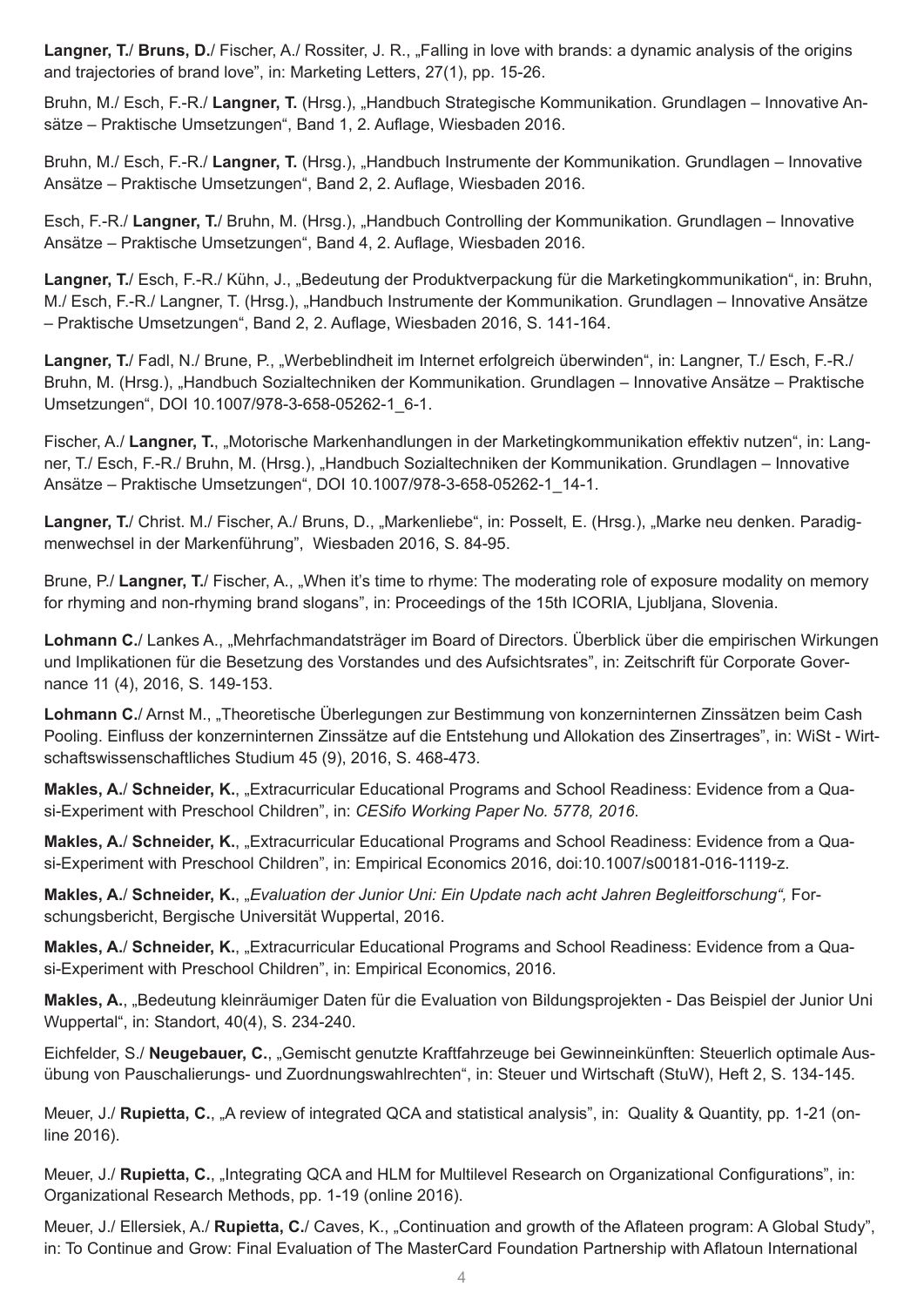on Youth Social and Financial Education, pp. 8-47. (Hrsg) Amsterdam, The Netherlands: Aflatoun International.

**Schneider, K.**/ Weimann, J., "Den Diebstahl des Wohlstands verhindern. Ökonomische Politikberatung in Deutschland - ein Portrait", Wiesbaden 2016.

**Schneider, K.**/ Spieß, C. K./ Schwerdt, G./ Lüdemann, E., "Welche Erkenntnisse liefert die Bildungsökonomie? Ausgewählte Befunde aus drei Bildungsbereichen", in: Bildungsforschung 2020: Zwischen wissenschaftlicher Exzellenz und gesellschaftlicher Verantwortung, Bildungsforschung Band 542, BMBF, S. 223-256.

**Schneider, K.**/ Klemm, K./ **Kemper, T.**/ Goldan, J., "Zweiter Bericht zur Evaluation des Gesetzes zur Förderung kommunaler Aufwendungen für die schulische Inklusion in Nordrhein-Westfalen", URL: http://www.wib.uni-wuppertal.de/fileadmin/wib/documents/publications/WIB\_EvalInklF%C3%B6G\_2\_Bericht\_20160801-final.pdf.

**Schneidewind, U.**/ Augenstein, K., "Three Schools of Transformation Thinking. The Impact of Ideas, Institutions, and Technological Innovation", in: GAIA 25/02 (2016), pp. 88-93.

**Schneidewind, U.**/ Pfriem, R. et al., "Transformative Wirtschaftswissenschaft im Kontext Nachhaltiger Entwicklung", in: Ökologisches Wirtschaften 2/2016, S. 30-34.

Janasz, T./**Schneidewind, U.**, "The Future of Automobility", in: Oswald, G./ Kleinemeier, M. (Hrsg.): Shaping the Digital Entrerprise, Heidelberg 2016, pp. 253-285.

Gargalianou, V./ Muehlfeld, K./ Urbig, D./ van Witteloostuijn, A., "Foreign language anxiety in professional contexts - A short scale and evidence of personality and gender differences", in: Schmalenbach Business Review, Vol. 17(2), pp. 195-223.

**Urbig, D.**/ Terjesen, S./ **Procher, V.**/ Muehlfeld, K./ van Witteloostuijn, A., "Come on and take a free ride: Contributing to public goods in native and foreign language settings", in: Academy of Management Learning & Education, Vol. 15(2), pp. 2-20.

Schulz, M./ **Urbig, D.**/ **Procher, V.**, "Hybrid Entrepreneurship and Public Policy: The Case of Firm Entry Deregulation", in: Journal of Business Venturing, Vol. 31, pp. 272-286.

Geenen, N./ **Urbig, D.**/ Muehlfeld, K./ van Witteloostuijn, A./ Gargalianou, V., "BIS and BAS: Biobehaviorally rooted drivers of entrepreneurial intent", in: Personality and Individual Differences, Vol. 95, pp. 204-213.

Esteve, M./ Urbig, D./ van Witteloostuijn, A./ Boyne, G., "Prosocial Behavior and Public Service Motivation", in: Public Administration Review, Vol. 76(1), pp. 177-187.

Sassmannshausen, S. P./ **Volkmann, C. K.**, "The Scientometrics of Social Entrepreneurship and Its Establishment as an Academic Field", in: Journal of Small Business Management.

**Volkmann, C. K.**/ Howahr, R., "Die Rolle des Cultural Entrepreneurs in einer nachhaltigen Gestaltung des Kultursektors", in: Zeitschrift für KMU und Entrepreneurship, Vol. 64, Cultural Entrepreneurship, S. 1-19.

**Welfens, P. J. J.**, "BREXIT aus Versehen: Europäische Integration zwischen Desintegration und neuer EU", Berlin-Heidelberg 2016.

**Welfens, P. J. J.**, "Schumpeterian Macroeconomic Production Function for Open Economies: A New Endogenous Knowledge and Output Analysis", in: EIIW Diskussionspapiere, No. 211.

**Welfens, P. J. J.**, "Beyond EU-US Trade Dynamics: TTIP Effects Related to Foreign Direct Investment and Innovation", in: EIIW Diskussionspapiere, No. 212.

**Welfens, P. J. J.**, "Misleading TTIP analysis in the 6th/7th May 2016 issue of DER SPIEGEL, May 2016", in: EIIW Diskussionspapiere, No. 213.

Welfens, P. J. J., "TTIP-Fehlanalyse im SPIEGEL Heft 6. Mai 2016, Mai 2016", in: EIIW Diskussionspapiere, No. 214.

Welfens, P. J. J., Irawan, T., Perret, J., "True Investment-GDP Ratio in a World Economy with Investment in Information & Communication Technology, June 2016 ", in: EIIW Diskussionspapiere, No. 215.

**Welfens, P. J. J.**, "EU-Osterweiterung: Anpassungsprozesse, Binnenmarktdynamik und Euro-Perspektiven, August 2016", in: EIIW Diskussionspapiere, No. 216.